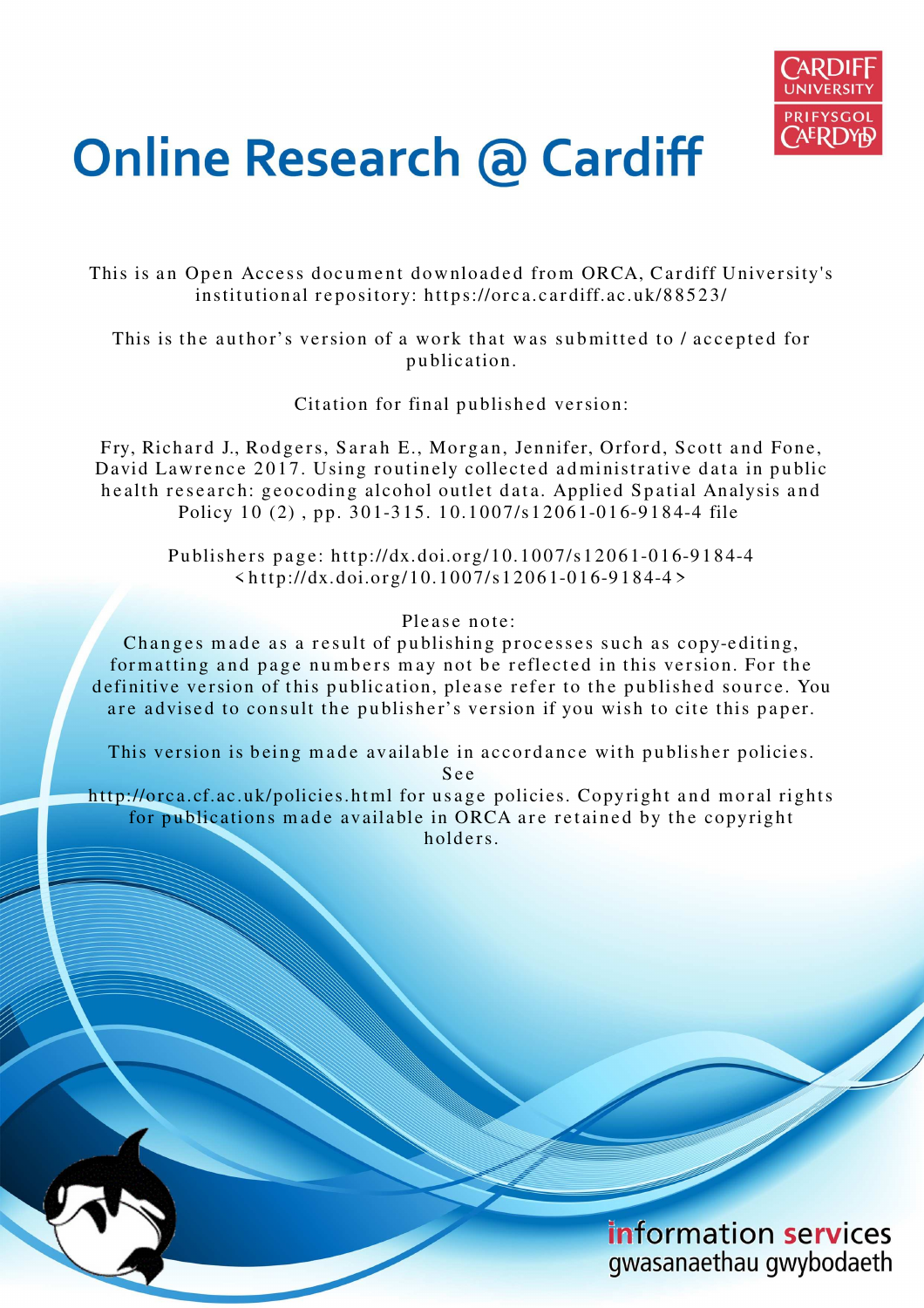

# Using Routinely Collected Administrative Data in Public Health Research: Geocoding Alcohol Outlet Data

Richard J.  $\mathrm{Fry^1}\cdot \mathrm{Sarah}\ \mathrm{E.}\ \mathrm{Rodgers^1} \cdot$ Jennifer Morgan<sup>2</sup> • Scott Orford<sup>3</sup> • David L. Fone<sup>2</sup>

Received: 20 May 2015 /Accepted: 4 March 2016  $\odot$  The Author(s) 2016. This article is published with open access at Springerlink.com

Abstract We describe our process of geocoding alcohol outlets to create a national longitudinal exposure dataset for Wales, United Kingdom from 2006 to 2011. We investigated variation in the availability of data items and the quality of alcohol outlet addresses held within unitary authorities. We used a standard geocoding method augmented with a manual matching procedure to achieve a fully spatially referenced dataset. We found higher quality addresses are held for outlets based in urban areas, resulting in the automatic geocoding of 68 % of urban outlets, compared to 48 % in rural areas. Missing postcodes and a lack of address structure contributed to a lower geocoding proportion. An urban rural bias was removed with the development of a manual matching procedure. Only one-half of the unitary authorities provided data on on/off sales and opening times, which are important availability factors. The resulting outlet dataset is suitable for contributing to the evidence-base of alcohol availability and alcohol-related harm. Local government should be encouraged to use standardised data fields, including addresses, to enable accurate geocoding of alcohol outlets and facilitate research that aims to prevent alcohol-related harm. Standardising data collection would enable efficient secondary data reuse using record linkage techniques, allowing

 $\boxtimes$  Sarah E. Rodgers s.e.rodgers@swansea.ac.uk

<sup>1</sup> Farr Institute, Swansea University Medical School, Singleton Campus, Swansea SA2 8PP, UK

<sup>2</sup> Institute of Primary Care & Public Health, Cardiff University School of Medicine, Neuadd Meirionnydd, Heath Park, Cardiff CF14 4YS, UK

<sup>3</sup> School of Planning and Geography, Cardiff University, Glamorgan Building, King Edward VII Avenue, Cardiff, Wales CF10 3WA, UK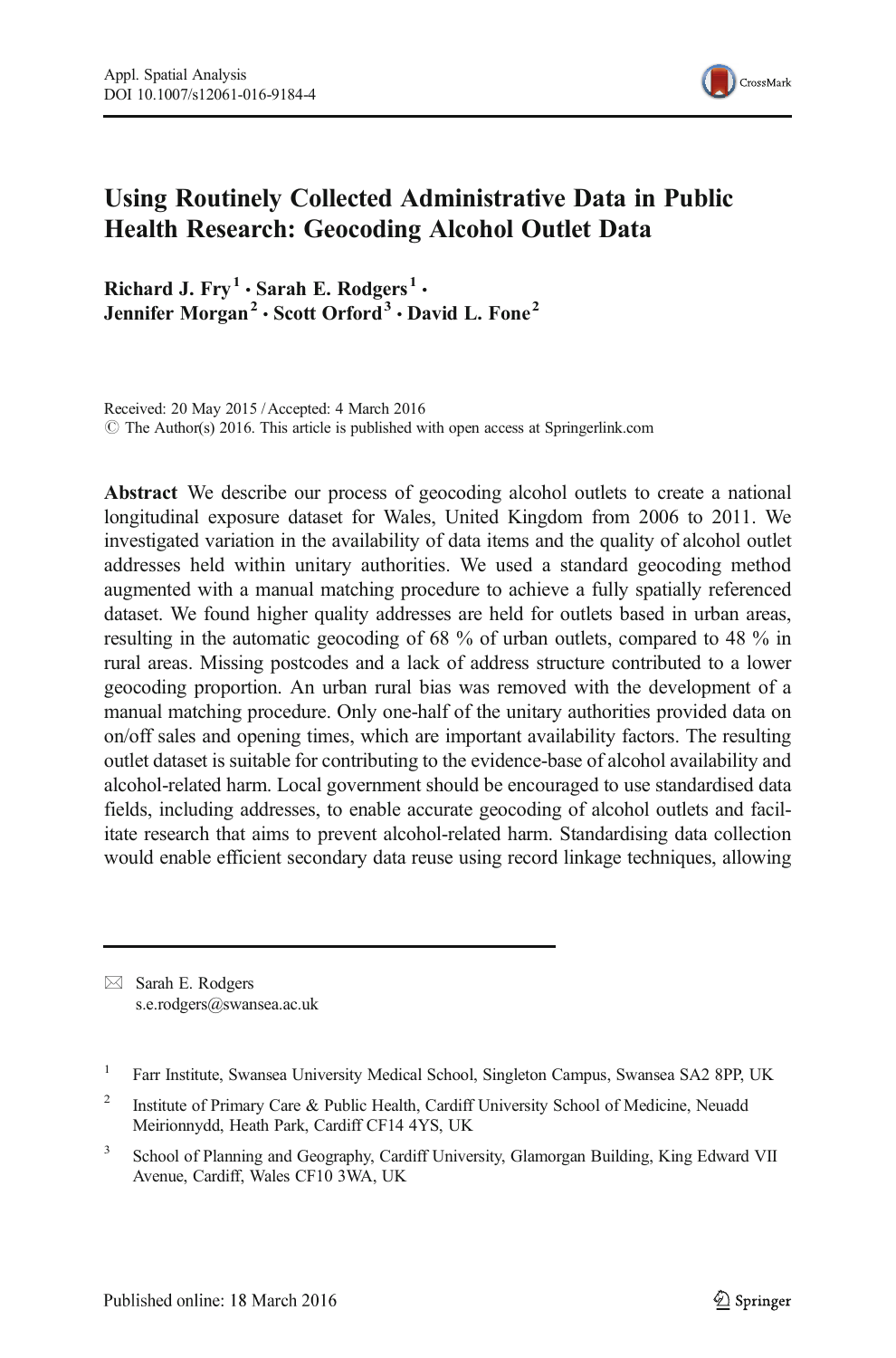the retrospective creation and evaluation of population-based natural experiments to provide evidence for policy and practice.

Keywords Geocoding · Administrative data · Alcohol outlets · Alcohol-related harm · Natural experiment

# Introduction

The 'natural experiment' is an important methodology for investigating the effectiveness of public health interventions (Cousens et al. [2009;](#page-13-0) Craig et al. [2012](#page-13-0); Ogilvie et al. [2006;](#page-14-0) Petticrew et al. [2005](#page-14-0)). Natural experiments can be the best source of available evidence where the randomised controlled trial is not feasible and the intervention(s) have a natural non-random variability in geographical location and time. Many public health interventions, such as urban regeneration schemes, (Egan et al. [2010](#page-13-0); Petticrew et al. [2009\)](#page-14-0) are based in small geographical areas and so the spatial scale of measurement of exposures and outcomes that change over time becomes an important consideration.

Methods to evaluate the impact of natural experiments have been enhanced by the development of anonymised electronic record-linkage in secure databanks that facilitate the use of administrative data in public health research (Fone et al. [2012,](#page-13-0) [2013](#page-13-0); Rodgers et al. [2012;](#page-14-0) White et al. [2014\)](#page-15-0). Data linkage methods allow spatially referenced exposures to be linked to existing cohort studies and to populate age-sex registers for defining new cohorts with full information on small-area migration. These new rich sources of data are facilitating a new approach to the longitudinal analysis of natural experiments (Fone et al. [2013](#page-13-0); Rodgers et al. [2012](#page-14-0); White et al. [2014\)](#page-15-0).

The main challenge for the use of routine administrative data in measuring variation in exposure across space and time is fulfilling the requirement for good quality standardised data. Ideally, the time and precise geographical location of unplanned changes that have taken place, due to policy implementation or other factors, should be recorded with high resolution to enable the longitudinal variation in exposure to be used in a natural experiment. Without this, spatial measures of exposure will be biased from misclassification of events across spatial boundaries and from events that are missing geographical or temporal identifiers.

We have recently carried out a natural experiment of the effect of change in alcohol availability on alcohol-related harm in the community (CHALICE) (Fone et al. [2012\)](#page-13-0). Excess alcohol consumption is known to cause a wide range of harm, including liver disease (Leon and McCambridge [2006\)](#page-14-0), cancers (Parkin [2011](#page-14-0)), cardiovascular disease (Klatsky and Gunderson [2008;](#page-14-0) Reynolds et al. [2003\)](#page-14-0), suicide (Ramstedt [2001\)](#page-14-0), violence and injuries (Flatley et al. [2010](#page-13-0); Popova et al. [2009\)](#page-14-0). One method proposed to reduce the societal burden of alcohol-related harm is to reduce the availability of alcohol through a reduction in the density of alcohol outlets (Babor [2008](#page-13-0); British Medical British Medical [2008;](#page-13-0) Humphreys and Smith [2013](#page-14-0); Young et al. [2013;](#page-15-0) Gruenewald [2011](#page-14-0)).

To investigate this further we had to define and measure outlet density. The problem that we address in this paper is the first step in estimating an outlet density, namely how to identify, enumerate and locate alcohol outlets in geographical space. This required the use of spatially referenced administrative data to quantify alcohol availability. Three Scottish studies have previously used local licensing authority data on alcohol outlets.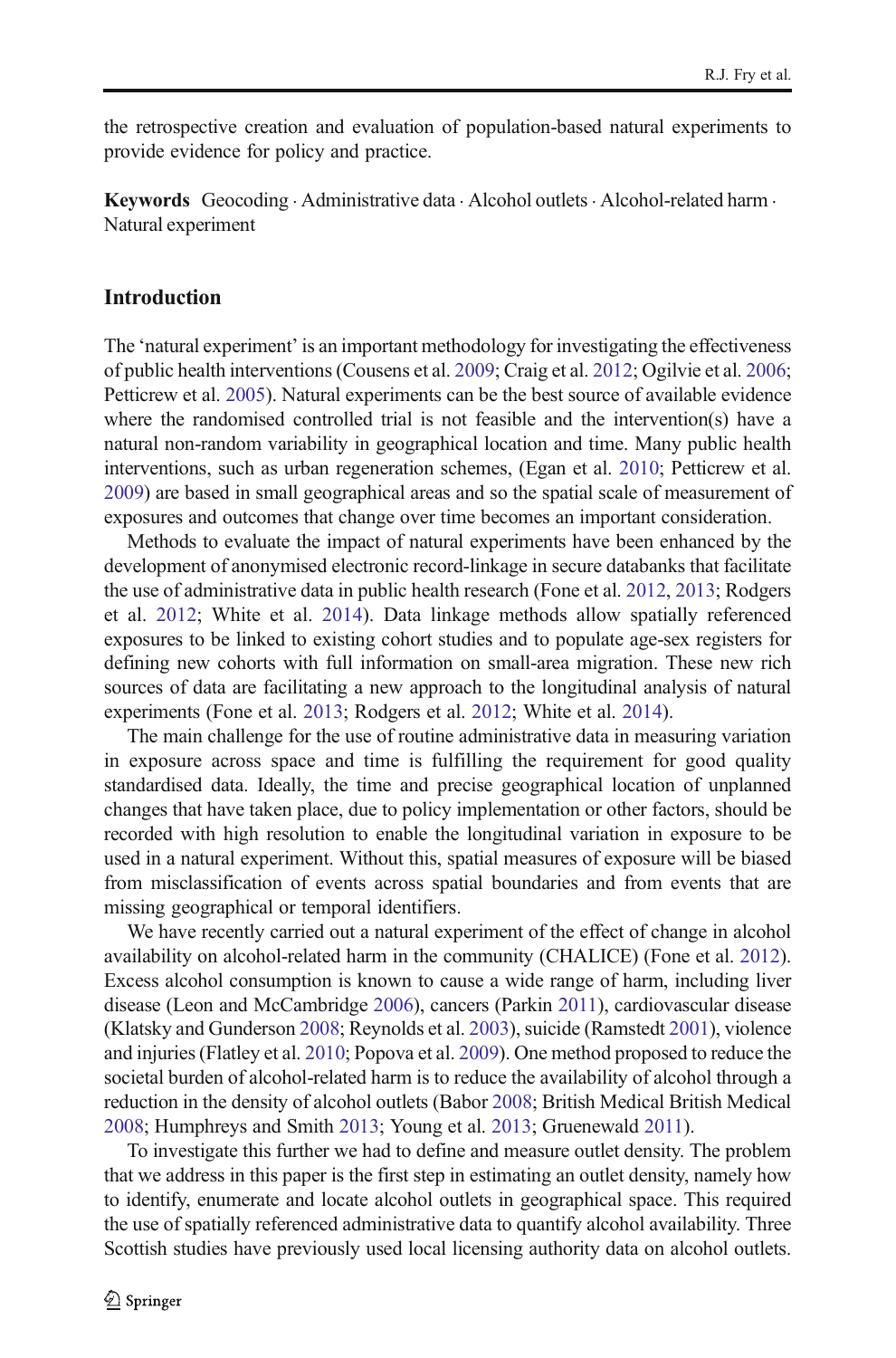Two studies set in Glasgow found that the unit postcode was obtained for every outlet recorded in 2006, but did not report any method of validation (Ellaway et al. [2010;](#page-13-0) R. Young et al. [2013](#page-15-0)). A more recent study quantified the number of alcohol outlets for each of the 6505 small-area datazones in Scotland provided by local Licensing Boards in 2012 (Richardson et al. [2014\)](#page-14-0). After dataset cleaning and removal of duplicates they recorded 222 (1.4 %) fewer outlets than the official Scottish Liquor Licensing Statistics. However the variation between the 32 Licensing Boards in Scotland was from 7.4 % fewer to 1.8 % more outlets and this degree of variation will be more problematic for preparing accurate counts at smaller geographical levels.

We report on aspects of the CHALICE project (Fone et al. [2012](#page-13-0)) where we collated, geocoded address-level data, and analysed 3-monthly changes in the number of alcohol outlets in Census Lower Layer Super Output Areas across Wales for use in a longitudinal analysis of the impact of change in alcohol outlet density on alcohol-related harm. We discuss the challenges faced in the secondary use of publicly available alcohol licence data for household and small-area research and describe the methods we developed to geocode the licence data in order to estimate outlet density in a Geographic Information System. Humphreys and Smith [\(2013](#page-14-0)) document the difficulties in collecting data from unitary authorities. Our study aims to advance the discussion by assessing the technical challenges researchers face following receipt of the data in achieving a dataset ready for analysis.

# Study Design

The setting is Wales, a country in the UK with a population of just over 3 million. More than one-half of the land area is rural with 11 % of the population living in the sparsest rural category; almost 2 million people live in urban areas (Pateman [2011](#page-14-0)). Local government is organised into 22 unitary authorities that oversee many administrative functions and as such are an important source of routinely collected data. The study area is illustrated in Fig. [1](#page-4-0).

# Licence Data Acquisition

An alcohol outlet refers to any premise or club licensed by a unitary authority to sell alcohol. The 22 Welsh unitary authorities are responsible under The Licensing Act (2003), for maintaining public registers of all licensed alcohol outlets (Hadfield et al. [2010\)](#page-14-0). The Act came into force in England and Wales on  $24<sup>th</sup>$  November 2005. Licences may be in the form of a premise licence, a club licence or a temporary event notice. The Act requires licensing sub-committees to record the name and address of each outlet, including postcode details, using a licensing pro forma. A completed pro forma is then submitted to the unitary authority for consideration; successful applications are recorded and made available for public inspection.

The use of unitary authority data offers a potentially unbiased data source with no marketing or competitive agenda. We requested the names and location of all licensed alcohol outlets from each unitary authority for dates between Nov 2005 and Dec 2011, using a similar model to the one described by Humphreys and Smith ([2013\)](#page-14-0). The data items requested for each outlet were: 1) the date permission was granted or the licence became active (referred to as *Start Date*), 2) the licence expiry date or an indicated date of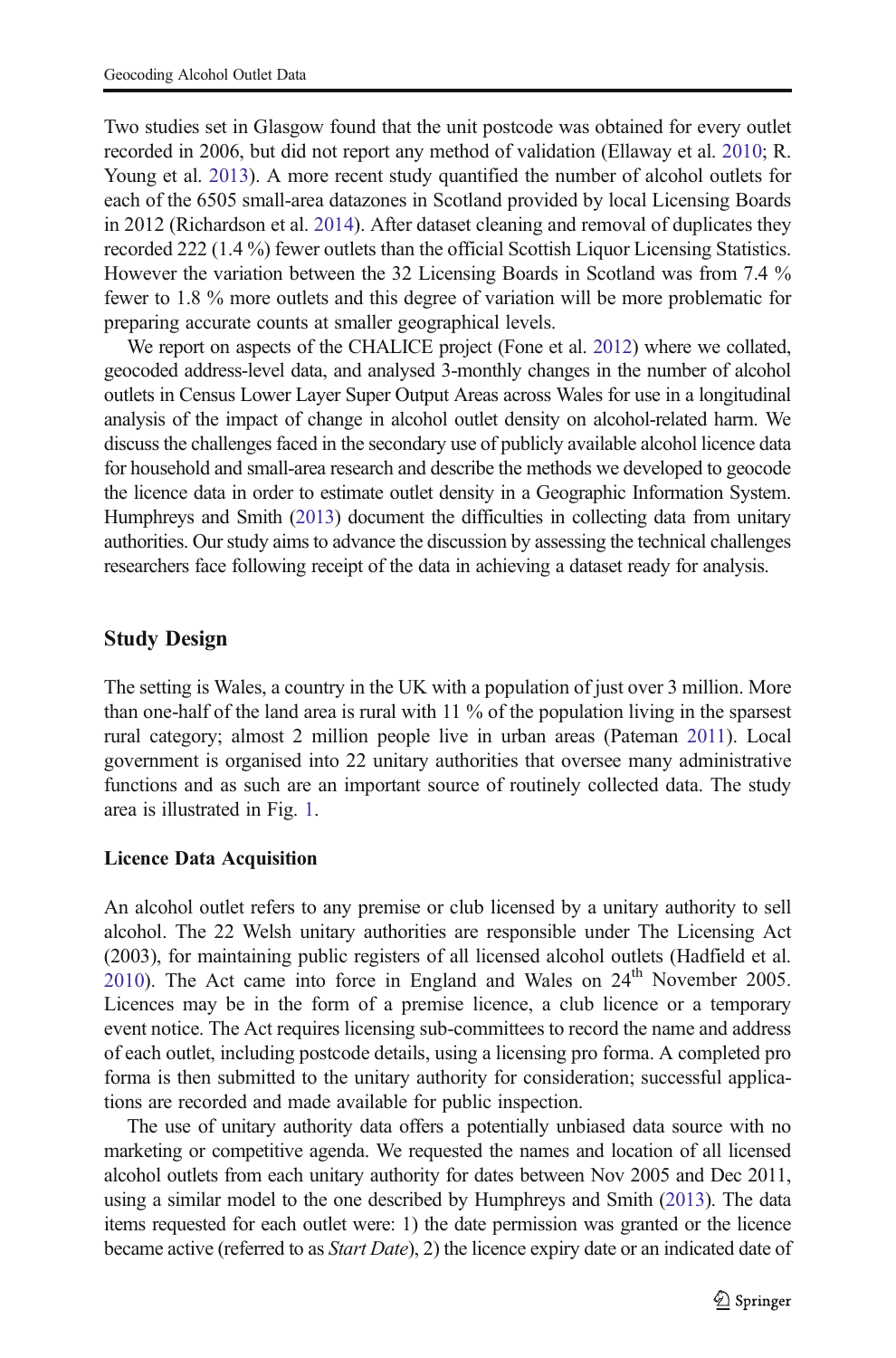<span id="page-4-0"></span>

Fig. 1 Study Area, with unitary authority boundaries

outlet closure (*End Date*), 3) whether the premise is licensed for ON and/or OFF premise sales (*On/Off Status*), 4) the hours permissible to sell alcohol or general opening hours of the outlet (*Opening Hours*), and 5) the type of premise as assigned by the unitary authority (*Premise Type*), if available. Under The Act, unitary authorities are mandated to maintain public registers of current licences, populated using licence application forms, which include items 1, 3 and 4 only. The registers hold data about premises that have licences to cover food and music; therefore we selected only those relating to alcohol.

# Licence Data Format

Consistent with the findings of Humphreys and Smith ([2013](#page-14-0)), outlet data were received in a wide variety of media and with different amounts of detail. Only one-half of the unitary authorities provided data on the on/off premise sales and opening times. A similar number provided data in a spreadsheet; several provided pdfs or electronic text files, and one provided printed copy only. Historical outlet data from January 2006 onwards were received from 21 of the 22 authorities. One authority could provide only their current (2012) public register. An actual or approximate licence start date was used to summarise the number of outlets into time periods for 21 of the 22 authorities. Several were unable to provide precise outlet closure dates, so the date of the last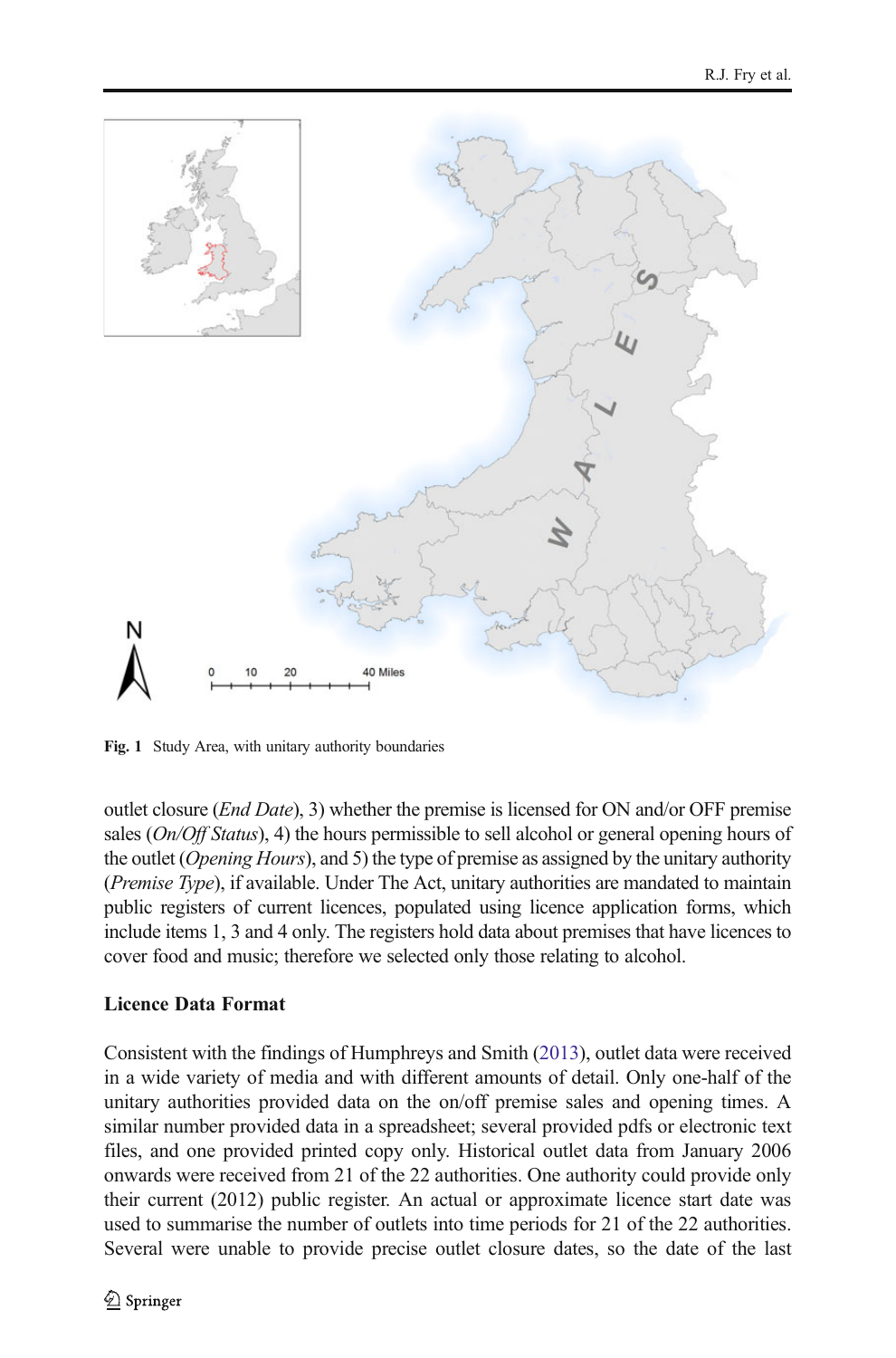interaction with the outlet by the authority was used to generate an approximate end date. Each authority presented its own unique challenges for data gathering, such as the need to collect records in person; collation from multiple pdfs; text files without consistent formatting; or print-outs that needed to be converted into a useable format. As a result, extensive processing was required to gather all files, transpose the information into useable outlet records, and collate into a single database of outlets. The tools and techniques used included web scraping, string manipulation and optical character recognition. The final database consisted of 21,137 outlets. Each record contained some address information (partial or full) for the premise; we describe in the next section how we used the available address details to geocode outlets.

# **Methods**

# Geocoding Licence Data

Geocoding is the process of matching text-based address data to known geographic coordinates. There have been a number of studies that have assessed geocoding techniques, positional accuracy (Zandbergen [2008;](#page-15-0) Ward et al. [2005](#page-14-0); Duncan et al. [2011](#page-13-0)) and the impacts of geocoded or matched outlet proportion and positional accuracy upon resulting analyses (Krieger et al. [2001](#page-14-0); Ratcliffe [2004;](#page-14-0) Zandbergen [2007\)](#page-15-0). In particular, Zandbergen ([2007](#page-15-0)) has shown that wherever possible, high resolution address data (building-level) should be employed as the reference dataset particularly when finescale analysis is being performed. Given that the CHALICE project looks at the alcohol availability for a 10-minute walking and driving buffer around a residence, it was important to use the best quality address data available for the study area.

Ordnance Survey AddressBase® Premium (Ordnance Ordnance Survey [2014\)](#page-14-0) was used as the reference dataset for the geocoding procedure. AddressBase® Premium is the most comprehensive address dataset for Great Britain and is based upon the Royal Mail Postcode Address File (PAF) and National Land and Property Gazetteer (NLPG). The AddressBase® Premium dataset contains a point for each residence, which is located within the footprint of the residence. The buildings are surveyed with a spatial accuracy of  $\pm$ 1-2 m in urban areas. Although this dataset is comprehensive and spatially accurate, it was not suitable as our source of outlet dataset because it did not contain a suitable classification to extract all alcohol outlets, neither did it contain information specific to alcohol outlets such as on/off sales or opening times.

A geocoding script creating an ArcMap plugin was written in VB.NET $<sup>1</sup>$  to break</sup> down each outlet address received from the unitary authorities into its component parts (Organisation Name, Building Name, Street Number, Thoroughfare, Post town and Postcode) as defined by the Royal Mail (Royal [2010](#page-14-0)). Each address component was indexed before the reference AddressBase® Premium dataset was searched and the best match was recorded. The best match was achieved using string matching and regular expression techniques to resolve any formatting/grammatical issues (e.g. commas, hyphens, capitalisation). For records that were not fully matched in a first pass, a probabilistic matching algorithm was implemented to identify addresses based on

<sup>&</sup>lt;sup>1</sup> Available on request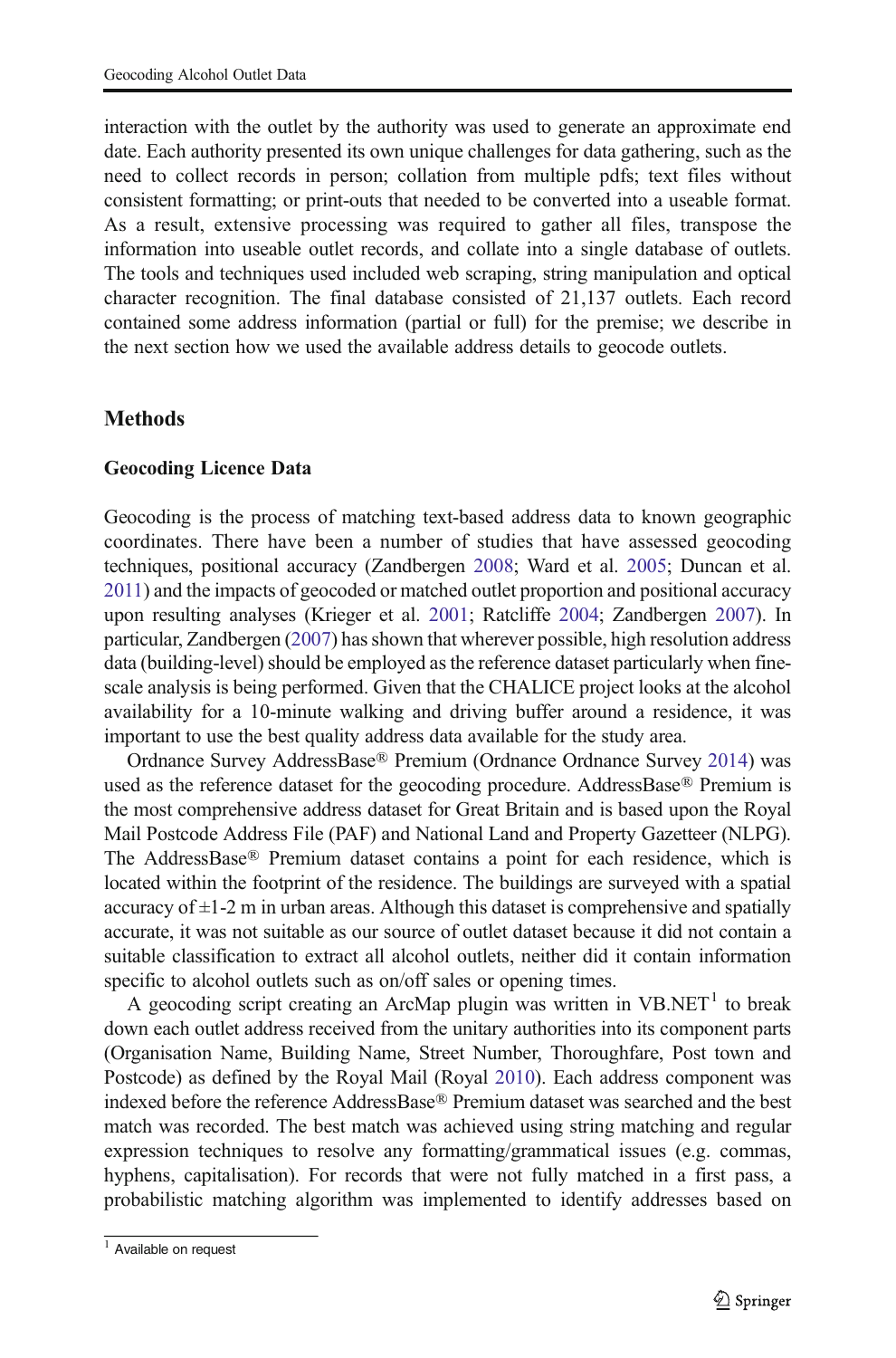partial address matches. For example, a premise was identified from a street number and name where a premise name could not be matched. The final geocoding step filtered for matches based on the postcode provided in the license data.

Each successfully fully matched unitary authority outlet address record was allocated the corresponding Unique Property Reference Number (UPRN) from the AddressBase® Premium data, as well as the relevant geographic coordinates. Only at this stage was the dataset was deemed to be ready for analysis, specifically suitable for utilisation in longitudinal outlet density research.

#### Manually Matching Licence Data

Outlets that were not geocoded underwent a manual matching process. There is a precedent for using web-based mapping technologies to fill gaps and perform neighbourhood audits (Clarke et al. [2010;](#page-13-0) Rundle et al. [2011;](#page-14-0) Rossen et al. [2012\)](#page-14-0). Google Maps and Google StreetView were examined for the outlet location using the information contained in the licence record, including, for example, the outlet name, street and locality. The outlet was identified as a point on Google Maps and the latitude and longitude of the outlet location were extracted using the information for the point contained in the URL. For any remaining outlets, for which the exact outlet location was unclear, further effort was made to approximate the location within the appropriate street by assessing the function of buildings using Google Streetview. This third "approximated" stage assigned all outlet locations in order to achieve a final dataset that was suitable for spatio-temporal research to guide policy and practice.

A validation exercise of the manual matching was completed using a 10 % random sample of geocoded outlets. This resulted in a dataset with two sets of coordinates; the geocoded outlet location, treated as the "true location", and the manually matched location. Location errors, introduced as part of the manual match process, were calculated by measuring the Euclidean distance between the two sets of coordinates. The final dataset has the match type (geocoded, manually matched, and approximated) recorded against each outlet. This will enable purely spatial future research focussed on urban areas to omit the approximated locations.

The geocoded outlets will be used in future work to calculate alcohol density scores using a GIS. To investigate whether there would be large differences in the proportion of outlets matched between urban and rural authorities, we classified the outlets into one of six rural–urban classes of settlement type based on the ONS rural urban classification (ONS Geography [2004](#page-13-0)) assigned to the small area geographies (Lower Super Output Area). For each unitary authority the number of urbanised LSOAs were aggregated into percent urbanised.

# **Results**

#### Geocoding Licence Data

Of the 21 137 individual licence records received, 16 101 remained after filtering out those that were not alcohol licences, were temporary event notices, or duplicates. Of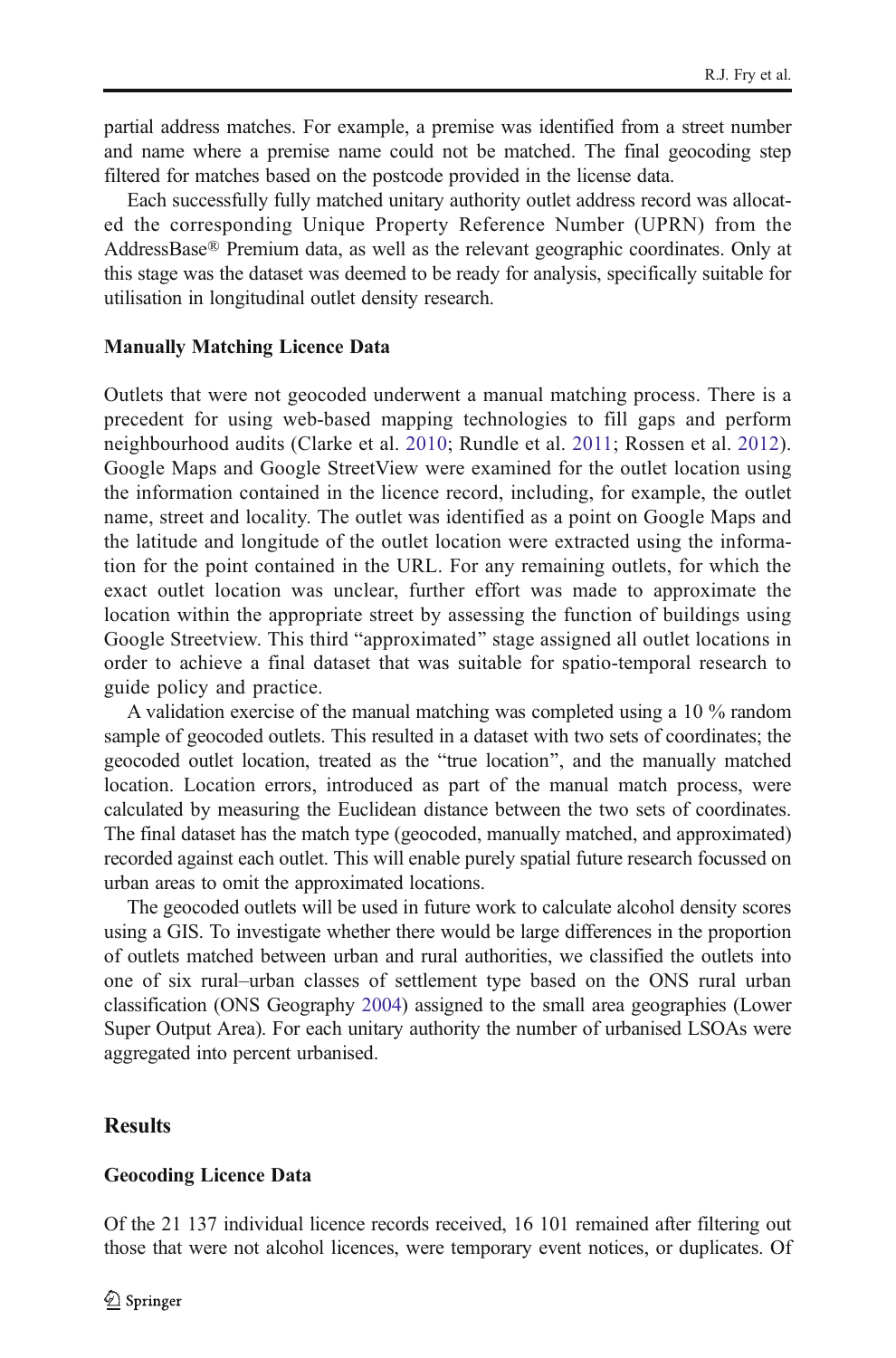these, 8536 (51 %) were matched using geocoding software (matched against Ordnance Survey AddressBase® Premium). Temporal coverage of outlets was calculated across all unitary authorities for 6 years (January 2006 to December 2011) apart from one authority that retained only current licence records.

Successful geocoding proportions varied from 28 to 72 % (Table [1\)](#page-8-0). The geocoded proportion was influenced by the structure and completeness of unitary authority addresses (data not shown). All provided records contained some address information but several unitary authorities only provided an address in a single column. Some outlet records contained addresses with a missing postcode field suggesting address quality is reduced, although it may be an optimistic measure because some of the provided postcodes may be incorrect.

The main reasons geocoding failed were an absent or inaccurate premise name or street name, or an absent or inaccurate postcode. For example, a relatively small change from number 10 Market *Square*, to 10 Market *Street*, and other small errors in the main address elements made it difficult for a machine to decide between multiple possible matches. This was particularly true when the error in the address partially matched an alternative address. The example outlined previously illustrates this because both Market Square and Market Street exist in the locality, making identifying the correct address impossible for an automated system.

There was no pattern of geocoding success by the proportion of LSOAs in the most deprived 10 % of the Welsh Index of Multiple Deprivation (Local Government Data Unit - Wales [2005\)](#page-14-0) (data not shown), nor was there a historical influence. The average geocoding proportion was 51 % for all years, ranging from 53 % in 2006 to 51 % in 2011. The geocoded proportion, however, was generally higher for records obtained from more urbanised unitary authorities compared to those authorities in a more rural setting (Fig. [2\)](#page-9-0). The percentage of records successfully matched is shown in Fig. [2](#page-9-0) for each ONS urban–rural class. The unitary authorities were arranged in order of percent urbanised. Outlet records from three cities in south Wales; Cardiff, Swansea and Newport, had geocoding proportions of 68, 64 and 65 %, respectively, averaging 66 %. In contrast, rural geocoding proportions ranged from 28 to 68, averaging 48 %.

# Manually Matching Licence Data

Records that were not geocoded underwent a manual matching procedure using Google Streetview to identify an outlet location. The proportion of records manually matched and those approximated are shown in Table [1.](#page-8-0) The manual matching validation process for a 10 % sample (1604) of geocoded outlets, revealed that 79 % were manually matched to locations within 100 m Euclidean distance of the AddressBase® Premium location, 90 % within 500 m and 93 % within 1000 m. For reporting purposes data were aggregated into standard census geographies (LSOA). Several geocoded outlets (<8 %) were located in a different LSOA when manually matched but the spatial distribution revealed no systematic error (Fig. [3\)](#page-10-0). The validation process was completed to give confidence in the accuracy of the combined geocoding and manual matching procedures in allocating an accurate spatial location to alcohol outlets, and assure the usefulness of these outlet data for aggregation into areas defined by travel distances from each household.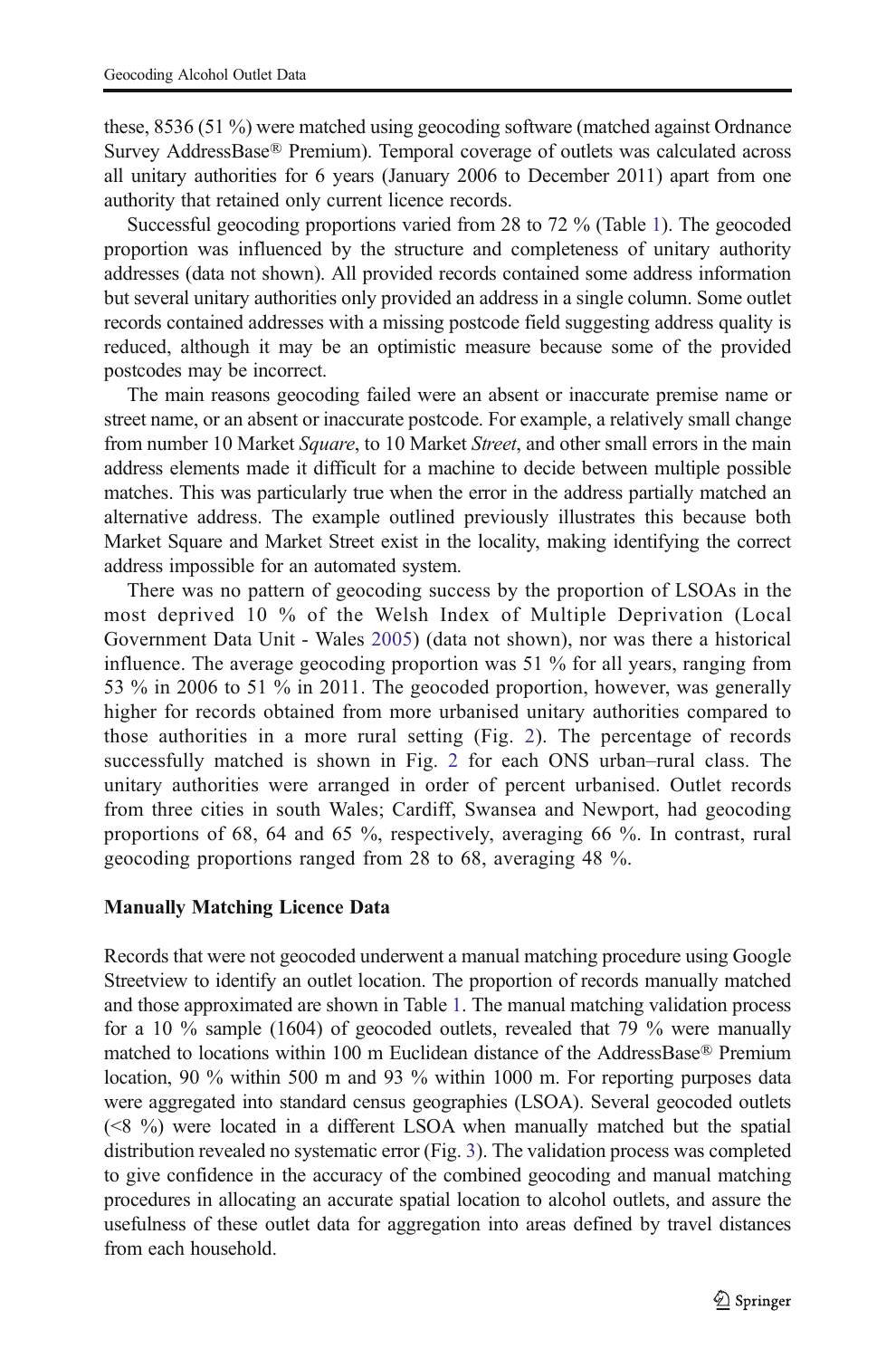| Unitary<br>authority | Geocoded<br>(count) | $(\%)$ | Manually<br>matched<br>(count) | $(\%)$ | Approximated<br>(count) | $(\%)$           | $%$ Missing<br>opening<br>hours | % Missing On/OFF<br><b>Status</b> |
|----------------------|---------------------|--------|--------------------------------|--------|-------------------------|------------------|---------------------------------|-----------------------------------|
| $\mathbf{1}$         | 94                  | 32     | 203                            | 68     | $\mathbf{0}$            | $\mathbf{0}$     | 100                             | 88                                |
| $\mathfrak{2}$       | 251                 | 51     | 242                            | 49     | $\overline{c}$          | $\mathbf{0}$     | 100                             | 9                                 |
| 3                    | 409                 | 72     | 147                            | 26     | 11                      | $\overline{c}$   | 100                             | 100                               |
| $\overline{4}$       | 901                 | 68     | 416                            | 31     | 5                       | $\mathbf{0}$     | $\mathbf{0}$                    | $\mathbf{0}$                      |
| 5                    | 614                 | 68     | 280                            | 31     | 11                      | $\mathbf{1}$     | 100                             | $\mathbf{0}$                      |
| 6                    | 290                 | 58     | 165                            | 33     | 41                      | 8                | 100                             | $\mathbf{0}$                      |
| 7                    | 339                 | 49     | 292                            | 42     | 58                      | 8                | 59                              | 10                                |
| 8                    | 288                 | 49     | 248                            | 42     | 52                      | 9                | $\mathbf{1}$                    | $\mathbf{0}$                      |
| 9                    | 500                 | 35     | 876                            | 61     | 55                      | $\overline{4}$   | $\mathbf{1}$                    | $\mathbf{0}$                      |
| 10                   | 451                 | 56     | 303                            | 38     | 50                      | 6                | 3                               | $\mathbf{0}$                      |
| 11                   | 140                 | 38     | 224                            | 60     | 9                       | $\mathfrak{2}$   | 100                             | 100                               |
| 12                   | 136                 | 56     | 103                            | 42     | 6                       | 3                | 100                             | 100                               |
| 13                   | 130                 | 28     | 325                            | 70     | 12                      | 3                | $\tau$                          | 18                                |
| 14                   | 263                 | 50     | 244                            | 46     | 24                      | 5                | 20                              | 99                                |
| 15                   | 1035                | 64     | 557                            | 34     | 22                      | $\mathbf{1}$     | 100                             | $\mathbf{0}$                      |
| 16                   | 431                 | 45     | 486                            | 50     | 45                      | 5                | 3                               | 15                                |
| 17                   | 438                 | 43     | 528                            | 51     | 61                      | 6                | 100                             | 100                               |
| 18                   | 378                 | 58     | 271                            | 42     | $\overline{4}$          | $\boldsymbol{0}$ | $\mathbf{0}$                    | $\mathbf{0}$                      |
| 19                   | 608                 | 65     | 322                            | 34     | 9                       | $\mathbf{1}$     | 100                             | $\mathbf{0}$                      |
| 20                   | 432                 | 55     | 351                            | 45     | 3                       | $\mathbf{0}$     | 100                             | $\mathbf{0}$                      |
| 21                   | 199                 | 43     | 246                            | 53     | 17                      | $\overline{4}$   | 100                             | $\overline{2}$                    |
| 22                   | 209                 | 47     | 220                            | 49     | 19                      | $\overline{4}$   | 100                             | 100                               |
| Total /<br>Average   | 8536                | 51     | 7049                           | 45     | 516                     | 3                | 37                              | 33                                |

<span id="page-8-0"></span>Table 1 Match proportion summary for the alcohol outlets against Ordnance Survey AddressBase® Premium for each processing stage

Averages calculated from data prior to rounding

# **Discussion**

We found that current and historical alcohol outlet licence data are collected and retained within most unitary authorities in Wales. There were, however, important differences between the authorities in obtaining access to the licensing data, and substantial variation in the data items stored. For example, information on premise type for on- and off-sales and opening hours were recorded by only one-half of the unitary authorities. There were substantial differences in the quality and accuracy of the address details captured, which impacted on the geocoding process and required the introduction of a three-stage matching process (geocoded, manually matched and approximated). This was necessary to achieve the most accurate count of outlets at household- and LSOA-level for each three month period in the study, particularly important for accurately estimating quarterly change in outlet density.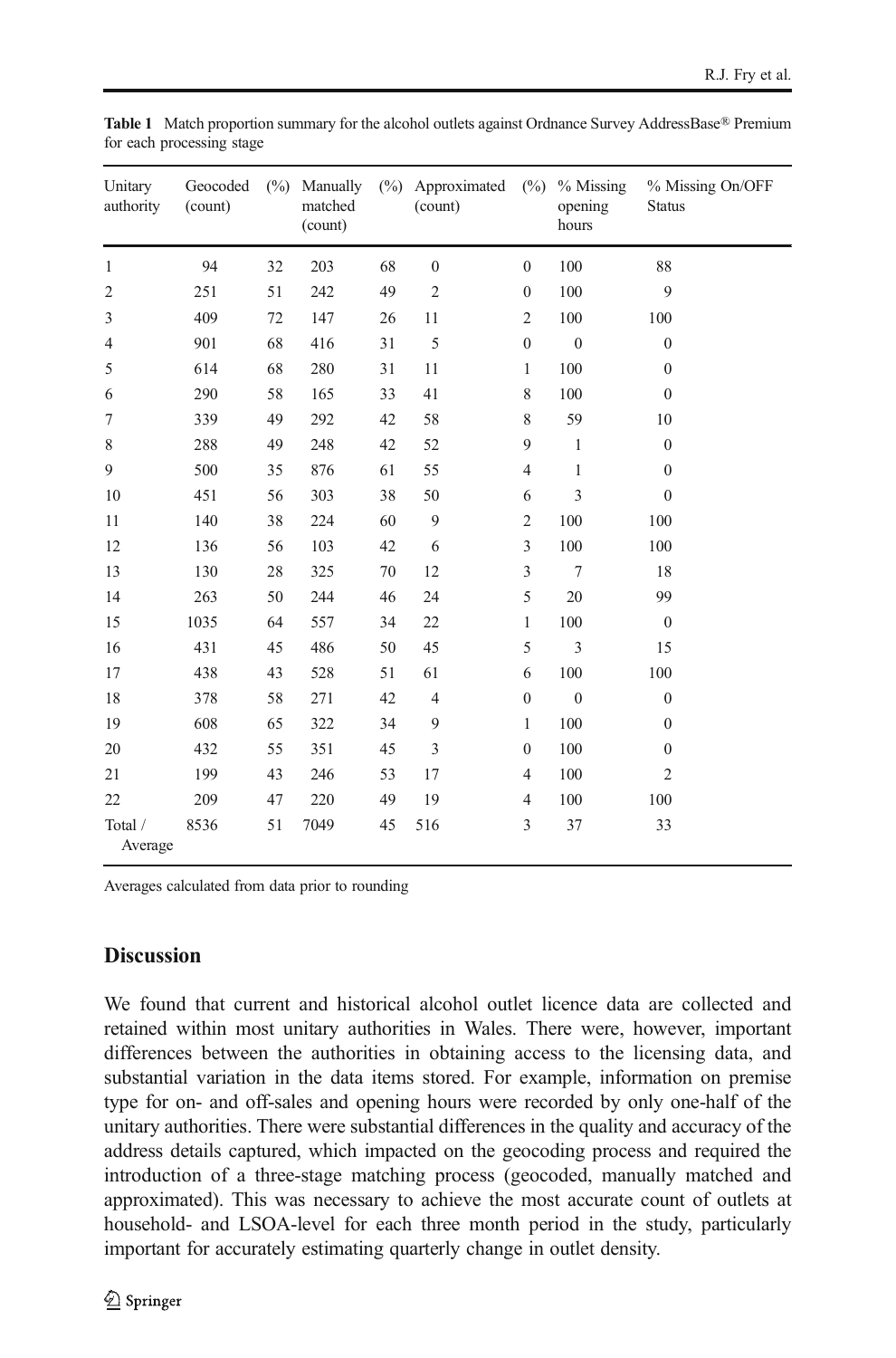<span id="page-9-0"></span>

Fig. 2 Comparison of urban percent classification, derived from ONS rural–urban classification (*left axis*), and geocoded percentage (legend). \*Proportion matched for UA3 for 1 year due to receipt of current outlets only

As Humphreys and Smith [\(2013\)](#page-14-0) found, the effort required to obtain a dataset ready for analysis was considerable including problems in accessing and preparing these data for use. We initially under-estimated the length of time required to obtain the Licensing Act data. Several follow-up requests had to be made to ensure historical, rather than only current, licensing data were provided, with many unitary authorities unclear how to obtain such information from their systems. Six unitary authorities required as many as ten follow-up calls, and up to three months of data checking time before release. In some cases Freedom of Information (FOI) requests were necessary. One unitary authority deleted old records and therefore could not provide historical data. The availability of historical data in all but one unitary authority was nevertheless an improvement over other UK datasets, approaching the quality of a researcher-led dataset held for New Orleans (Xu et al. [2012](#page-15-0)) and data that are readily available in Finland (Halonen et al. [2013](#page-14-0)).

The bilingual status of Wales had an impact on geocoding. A licence application can be made in Welsh or English, and records may be administered and maintained in either language. This leads to different formats and spellings in licence records. This is particularly true of address fields, which contained misspelled outlet names and streets, resulting in no matches found during the geocoding process. It also makes the manual matching process more challenging.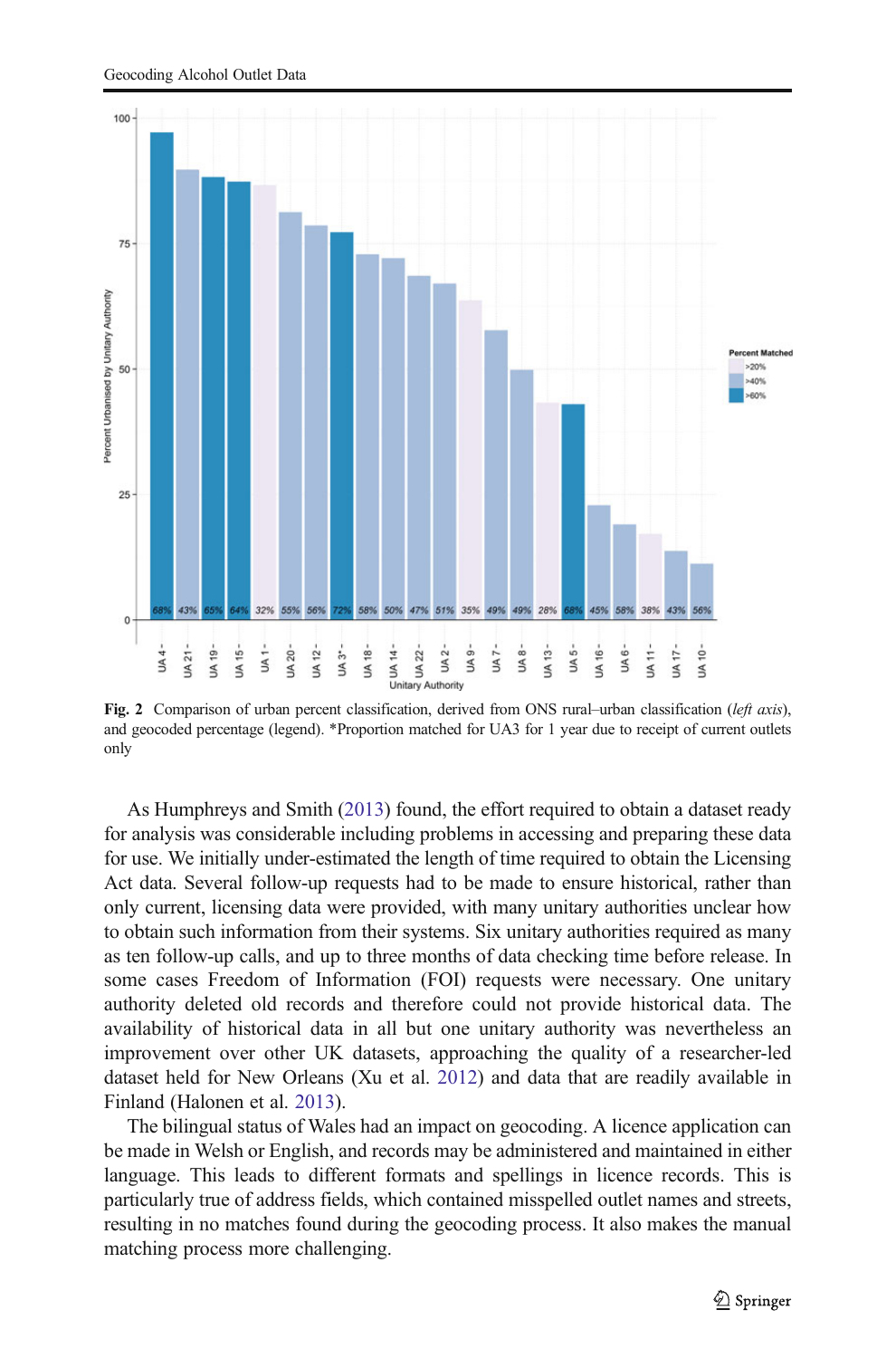<span id="page-10-0"></span>

Fig. 3 Map illustrating outlet location error as a result of the manual matching process for a validated sample of 1604 geocoded outlets

We achieved a relatively low overall geocoded proportion of 51 %. To improve this we developed a manual matching method to locate premises that could not be geocoded. The AddressBase® Premium dataset, used as the geocoding data source, is in part generated and maintained by the same unitary authorities approving licence applications. From this low resulting geocoding proportion, we concluded that basic checks on vital address components, such as postcodes or building names and numbers, had not taken place. These are essential to achieve accurate and fast geocoding. We briefly considered using Points of interest (POI) data instead of those sourced from unitary authorities but the POI dataset does not include historical outlet data to complete longitudinal research and, additionally, previous researchers found that the POI dataset contained fewer than 64 % of the outlets known to unitary authorities (Burgoine and Harrison [2013\)](#page-13-0). This degree of error is too high for spatio-temporal policy research.

Our hypothesis that urban areas produced the highest quality data was generally confirmed but there were examples of rural authorities that excelled at data collection and storage. We suggest this is largely due to the efforts made by individuals and teams within each authority. The most complete, highest quality data were received from three largest cities in Wales (Cardiff, Swansea and Newport) and resulted in a geocoding proportion of 66 %. Our proportion of geocoded urban outlets was lower than found in other research, which suggests 85 % geocoding may be achieved (Zandbergen [2008\)](#page-15-0). However, their research focussed on residential addresses, which in our experience are more accurately recorded and more frequently contain core address components. We suspect the lack of structure in the commercial addresses we received contributed to our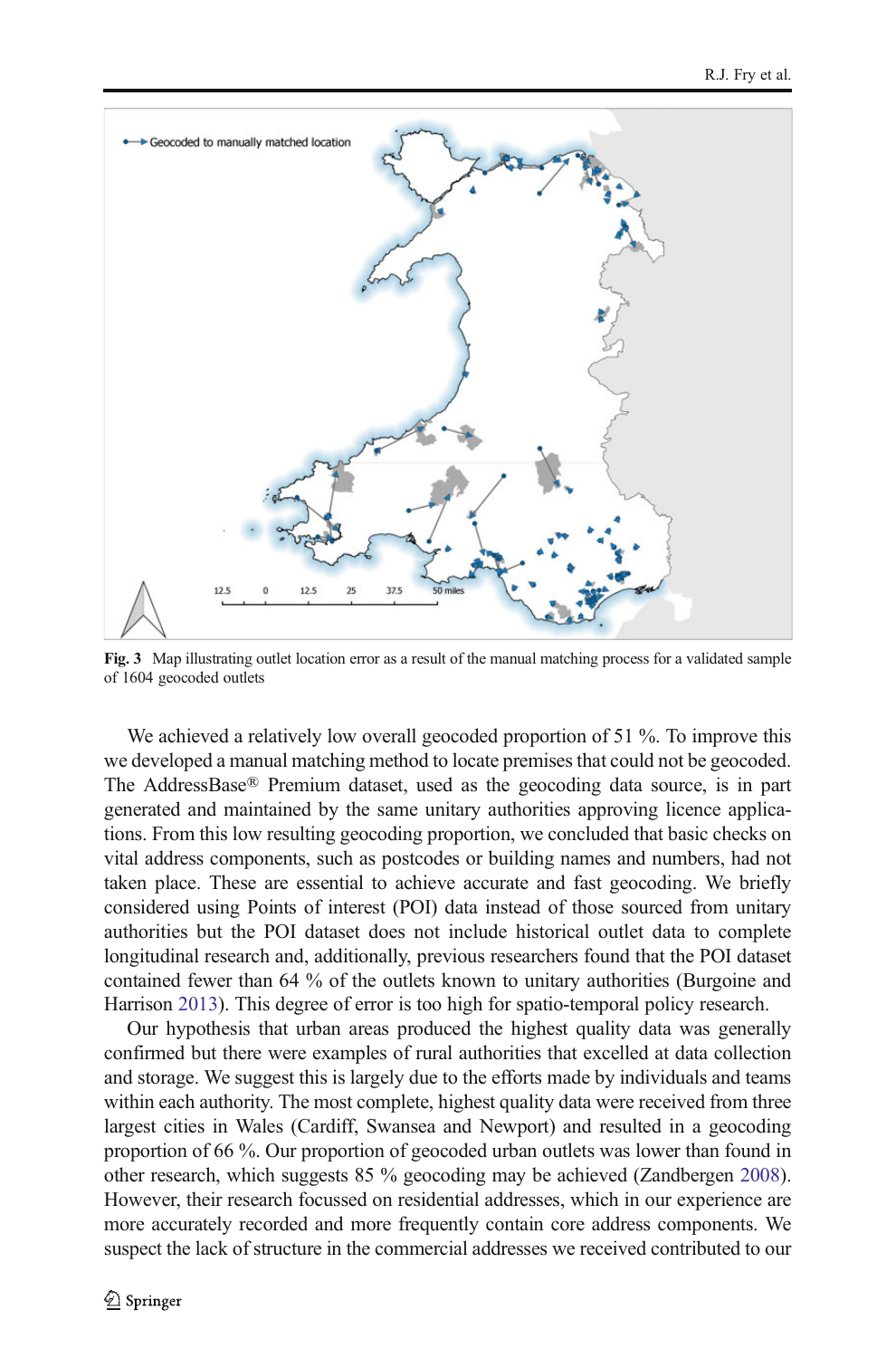lower geocoding success. Data received from the more sparsely populated rural unitary authorities were further investigated and for most fewer than half of the licensed premises provided could be geocoded. Given that there are statutory requirements to record these data and supply summary statistics to the Home Office we had expected that these licence data would be recorded more accurately. We recommend that communication is improved within and between unitary authorities to maximise the potential of these administrative data through initiatives such as the UK government funded Administrative Data Research Network (ADRN).

This study has used the most accurate geocoding standards to produce a complete spatial dataset of outlet locations by quarterly time-period at the highest resolution possible. Given that the quality of addresses varied systematically by rural and urban areas, the 97 % combined geocoding and manual match proportion achieved was the best solution for aggregation into small area geographies because it has reduced bias resulting from less accurately recorded rural outlets.

We suggest that the larger night-time economies in urban areas require urban unitary authorities to have accurate data on the location of premises from a planning and policing perspective. It is likely that this requirement has led to the manual adjustment of addresses by the urban authorities to match records when the licence application form is submitted for consideration. Moreover, there are likely to be more frequent checks on licensed premises in urban areas by licensing officers who update the records. Finally there is potentially greater business churn in urban areas leading to more frequent updating of records.

The use of a manual matching process to find the spatial location of licensed outlets is a relatively straightforward, if time consuming process. Limitations of the manual matching process include human error through misidentification of outlets from the address, and data errors remaining unresolved in Google Maps. However, the validation process has tested the introduction of errors with the reassuring result of 80 % located within 100 m of the geocoded location.

The spatial accuracy of the approximated locations (those which were not geocoded and failed to be manually matched precisely) is unknown and these outlets have been flagged in the dataset to enable removal for analyses, if so required. The full dataset will be used in our analyses for CHALICE because we are interested in changes in outlet density through time. Analyses concentrating on the spatial distribution of outlets within an urban area may choose to use only the geocoded and manually matched outlets. The geocoded, manually matched and approximated outlets have the greatest utility for subsequent data linkage at the household-level. These data will allow calculation of change in outlet density/accessibility through time at household- or LSOA-level to assess the impact on individual-level alcohol related health outcomes.

Longitudinal outlet data were required to assess quarterly changes through time and the impact on alcohol-related harm. The requirement to retrospectively collect data was challenging, with older premises more likely to have closed or changed name; changes were not always captured in official address registers such as AddressBase® Premium, despite the dataset structure to maintain historical property changes The final dataset covered a six-year period and had consistent geocoding proportions throughout. The outlet data received from the unitary authorities seems not to have been subjected to any address verification, allowing local knowledge or colloquialisms into some alcohol outlet address data, probably by the landlord or licensee completing the form.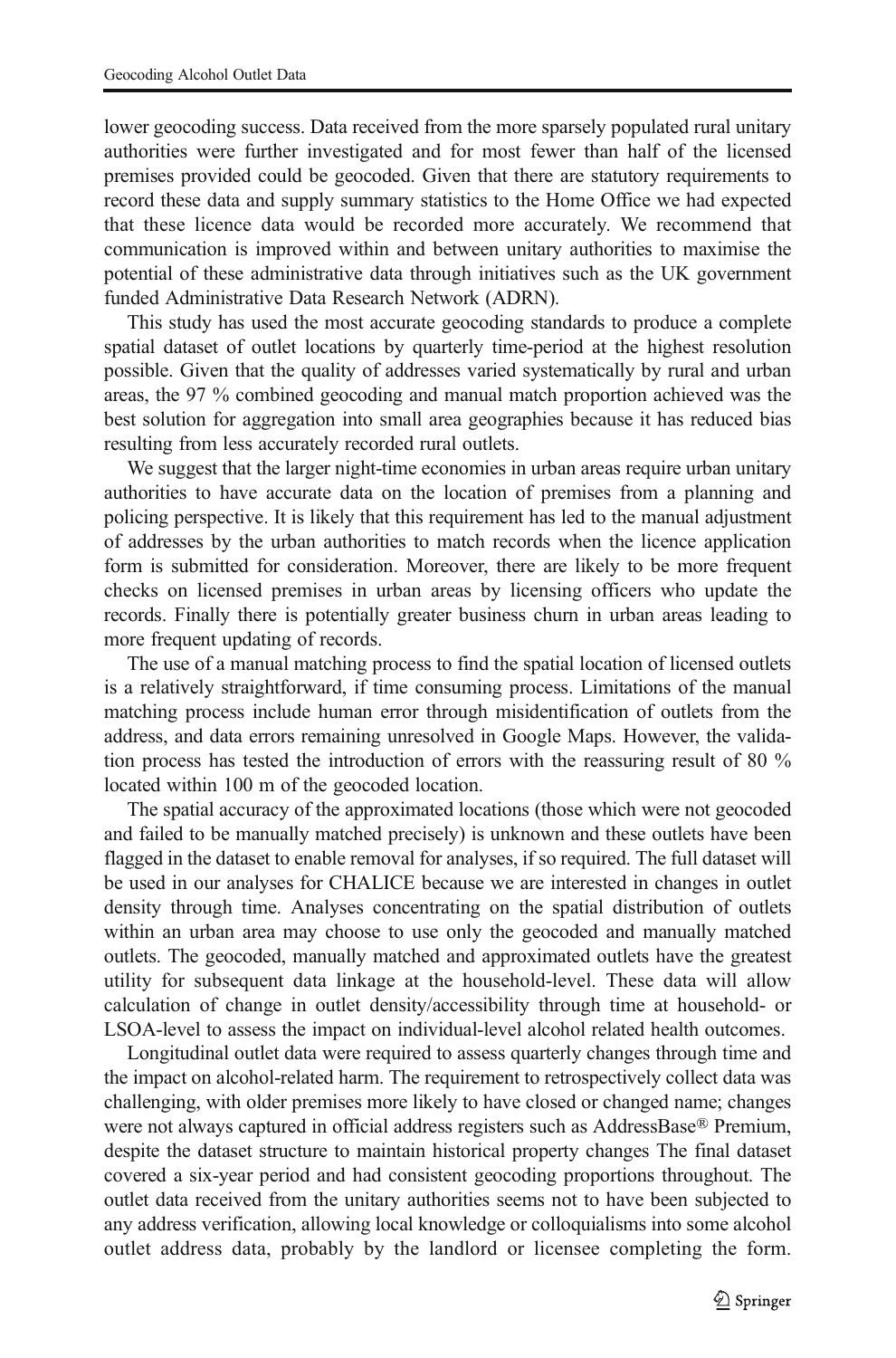Occasionally the home or work address of the licensee or club secretary was recorded, rather than the outlet. These addresses are now ambiguous, leading to inaccuracies when trying to map an outlet, especially once it closed.

Standardised recording and maintenance of records between all unitary authorities could help to overcome these problems. A standardised address checking service may be incorporated into the address capture or data entry process. Manchester City Council, one of several comprising the Greater Manchester Unitary Authority in England, is achieving this by installing standardised address capture software within Council departmental software applications (John Bradley, Personal Communication). Councils should also be encouraged to maintain historical data, which are essential to retrospectively create and evaluate natural experiments.

# **Conclusions**

The collation of retrospective alcohol outlet data was completed to enable the building of a longitudinal exposure dataset. There was considerable variation between the unitary authorities in the quality of address data and data related to the availability of alcohol, for example opening hours. The lack of address structure required us to devise a manual address matching process to capture the addresses that could not be geocoded. This extra procedure resulted in a geocoded alcohol outlet dataset suitable for creating an alcohol availability score at the household-level and any larger geography, including the LSOA-level. The alcohol outlet dataset will be used to contribute to the evidencebase of alcohol availability and alcohol-related harm.

The Licensing Act 2003 was intended to help Government monitor the impact of, among other things, the sale of alcohol in relation to alcohol-related crime. The potential of administrative licensing data as a resource for public health surveillance and associated data access issues have already been highlighted (Humphreys and Smith [2013\)](#page-14-0). We faced similar problems trying to access Licence data. Through the process of geocoding a longitudinal dataset, we have identified further issues surrounding the variation in the number of data items stored, the accuracy of the address data, and historical preservation of the licence data. Moreover, many of the issues and problems we faced were raised more than 25 years ago in the Chorley report (Coppock [1987](#page-13-0)) and little progress has been made on "removing the barriers" to geographic information. Local government should be encouraged to use nationally standardised data fields, including addresses. The availability of accurate addresses, with dates, would contribute to research that aims to enhance our understanding of the impact of the built environment on health.

Acknowledgments We acknowledge the support from The Farr Institute CIPHER. The Farr Institute is supported by a 10-funder consortium: Arthritis Research UK, the British Heart Foundation, Cancer Research UK, the Economic and Social Research Council, the Engineering and Physical Sciences Council, the Medical Research Council, the National Institute of Health Research (Welsh Assembly Government), the Chief Scientist Office (Scottish Government Health Directorates), the Wellcome Trust (MRC Grant No: MR/ K006525/1). This work was undertaken with the support of the Centre for the Development and Evaluation of Complex Interventions for Public Health Improvement (DECIPHer), a UKCRC Public Health Centre of Excellence. Joint funding (MR/KO232332/1) from the British Hearth Foundation, Cancer Research UK, Economic and Social Research Council, Medical Research Council, the Welsh Government and the Wellcome Trust, under the auspices of the UK Clinical Research Collaboration, is gratefully acknowledged.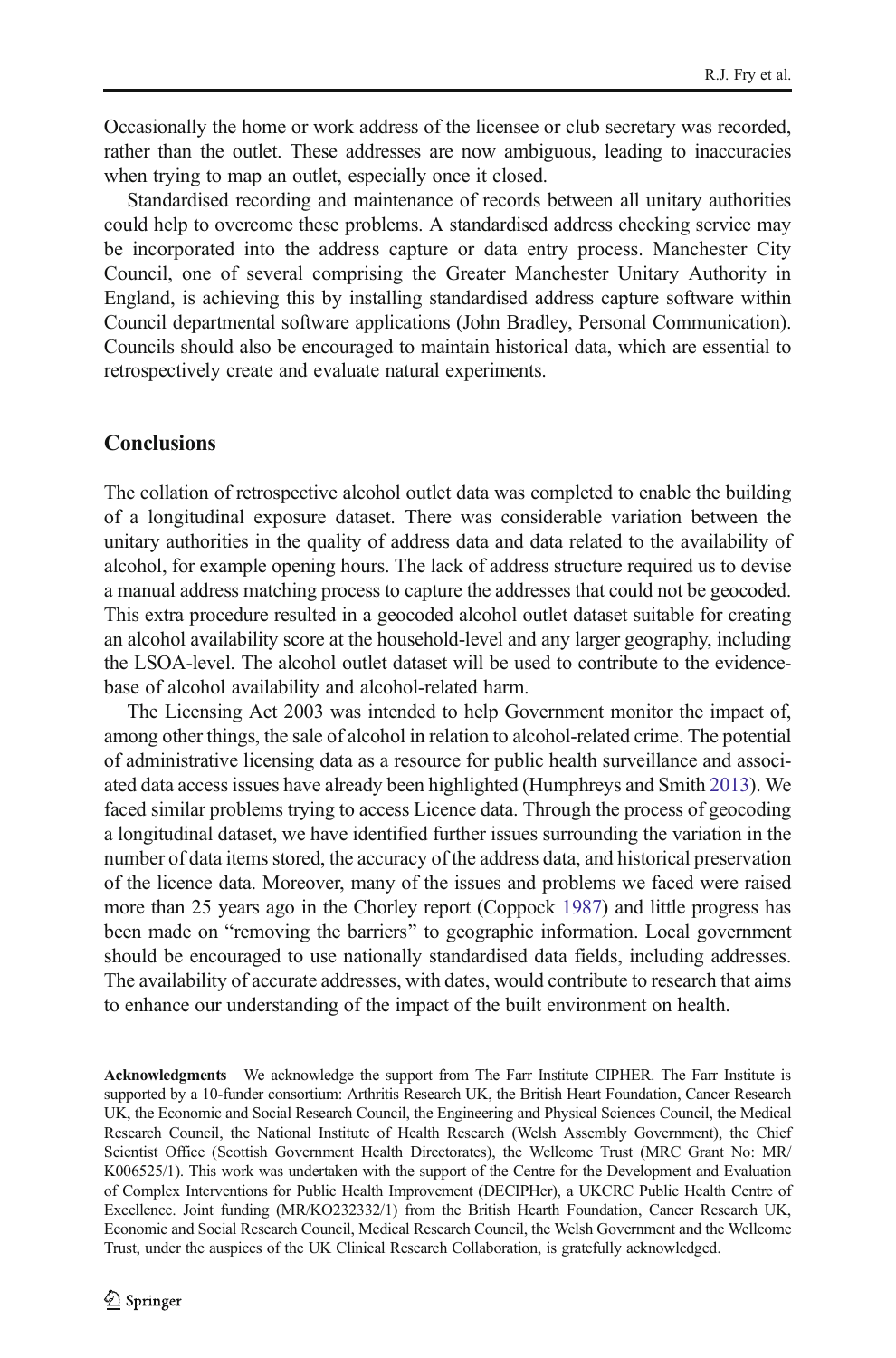#### <span id="page-13-0"></span>Compliance with Ethical Standards

Funding This project was funded by the National Institute for Health Research, Public Health Research (project number 09/3007/02). Please visit the PHR programme website for more information: [http://www.nets.](http://www.nets.nihr.ac.uk/projects/phr/09300702) [nihr.ac.uk/projects/phr/09300702.](http://www.nets.nihr.ac.uk/projects/phr/09300702) The views and opinions expressed therein are those of the authors and do not necessarily reflect those of the Public Health Research, NIHR, NHS or the Department of Health.

Open Access This article is distributed under the terms of the Creative Commons Attribution 4.0 International License (http://creativecommons.org/licenses/by/4.0/), which permits unrestricted use, distribution, and reproduction in any medium, provided you give appropriate credit to the original author(s) and the source, provide a link to the Creative Commons license, and indicate if changes were made.

### **References**

- Babor, T. F. (2008). Tackling alcohol misuse in the UK (editorial). *BMJ, 336*, 455. doi[:10.1136/bmj.39496.](http://dx.doi.org/10.1136/bmj.39496.556435.80) [556435.80.](http://dx.doi.org/10.1136/bmj.39496.556435.80)
- British Medical Association (2008). *Alcohol misuse: tackling the UK epidemic*. London.
- Burgoine, T., & Harrison, F. (2013). Comparing the accuracy of two secondary food environment data sources in the UK across socio-economic and urban/rural divides. *International Journal of Health Geographics, 12*, 2. doi[:10.1186/1476-072X-12-2.](http://dx.doi.org/10.1186/1476-072X-12-2)
- Clarke, P., Ailshire, J., Melendez, R., Bader, M., & Morenoff, J. (2010). Using Google Earth to conduct a neighborhood audit: reliability of a virtual audit instrument. *Health & Place, 16*, 1224–9. doi[:10.1016/j.](http://dx.doi.org/10.1016/j.healthplace.2010.08.007) [healthplace.2010.08.007](http://dx.doi.org/10.1016/j.healthplace.2010.08.007).
- Coppock, J. T. (1987). Handling geographic information. report of the committee of enquiry chaired by Lord Chorley, Department of the Environment. (London: HMSO, 1987.) [Pp. 208.] Price £l14-95. ISBN Oil 752015 2. *International Journal of Geographical Information Systems, 1*, 191–192. doi[:10.1080/](http://dx.doi.org/10.1080/02693798708927805) [02693798708927805.](http://dx.doi.org/10.1080/02693798708927805)
- Cousens, S., Hargreaves, J., Bonell, C., Armstrong, B., Thomas, J., Kirkwood, B.R. et al. (2009). Alternatives to randomisation in the evaluation of public-health interventions: statistical analysis and causal inference. *Journal of Epidemiology. Community Health* jech.2008.082610. doi:[10.1136/jech.2008.082610.](http://dx.doi.org/10.1136/jech.2008.082610)
- Craig, P., Gunnell, D., Haw, S., Lawson, K., Macintyre, S., Ogilvie, D., Petticrew, M., Reeves, B., Sutton, M., & Thompson, S. (2012). Using natural experiments to evaluate population health interventions: new MRC guidance. *Journal of Epidemiology & Community Health, 66*, 1182–1186. doi[:10.1136/jech-2011-](http://dx.doi.org/10.1136/jech-2011-200375) [200375](http://dx.doi.org/10.1136/jech-2011-200375).
- Duncan, D. T., Castro, M. C., Blossom, J. C., Bennett, G. G., & Gortmaker, S. L. (2011). Evaluation of the positional difference between two common geocoding methods. *Geospatial Health, 5*, 265–273.
- Egan, M., Kearns, A., Mason, P., Tannahill, C., Bond, L., Coyle, J., Beck, S., Crawford, F., Hanlon, P., Lawson, L., McLean, J., Petticrew, M., Sautkina, E., Thomson, H., Walsh, D., & GoWell Team. (2010). Protocol for a mixed methods study investigating the impact of investment in housing, regeneration and neighbourhood renewal on the health and wellbeing of residents: the GoWell programme. *BMC Medical Research Methodology, 10*, 41. doi[:10.1186/1471-2288-10-41.](http://dx.doi.org/10.1186/1471-2288-10-41)
- Ellaway, A., Macdonald, L., Forsyth, A., & Macintyre, S. (2010). The socio-spatial distribution of alcohol outlets in Glasgow city. *Health & Place, 16*, 167–172.
- Flatley, J., Kershaw, C., Smith, K., Chaplin, R., & Moon, D. (2010). *Crime in England and Wales 2009/10*. London: Home Office.
- Fone, D., Dunstan, F., White, J., Webster, C., Rodgers, S., Lee, S., Shiode, N., Orford, S., Weightman, A., Brennan, I., Sivarajasingam, V., Morgan, J., Fry, R., & Lyons, R. (2012). Change in alcohol outlet density and alcohol-related harm to population health (CHALICE). *BMC Public Health, 12*, 428. doi[:10.1186/](http://dx.doi.org/10.1186/1471-2458-12-428) [1471-2458-12-428.](http://dx.doi.org/10.1186/1471-2458-12-428)
- Fone, D. L., Dunstan, F., White, J., Kelly, M., Farewell, D., John, G., Lyons, R. A., & Lloyd, K. (2013). Cohort profile: the Caerphilly Health and Social Needs Electronic Cohort Study (E-CATALyST). *International Journal of Epidemiology, 42*, 1620–1628. doi:[10.1093/ije/dys175.](http://dx.doi.org/10.1093/ije/dys175)
- ONS Geography (2004). Rural/Urban Definition (England and Wales).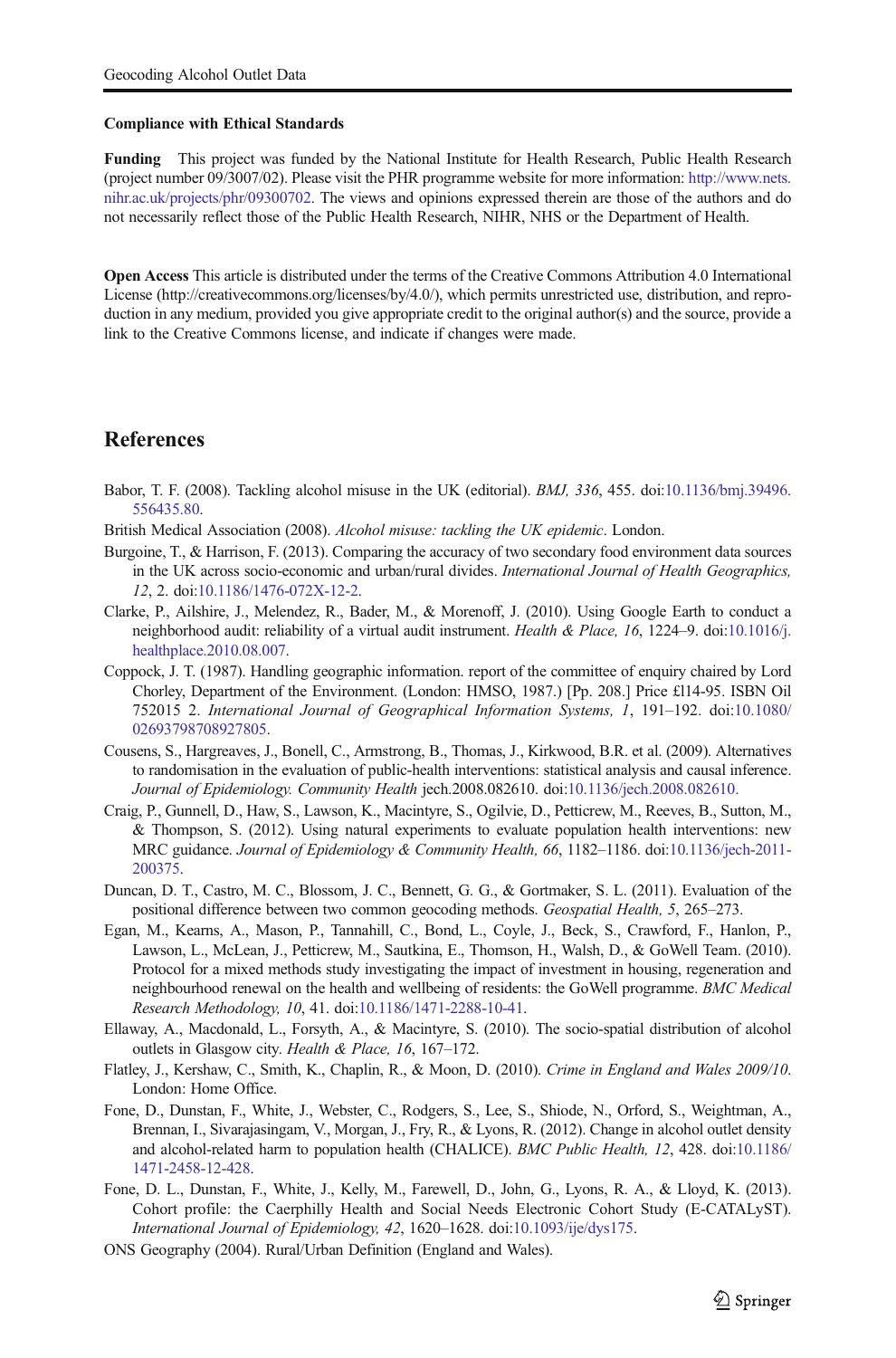- <span id="page-14-0"></span>Gruenewald, P. J. (2011). Regulating availability: how access to alcohol affects drinking and problems in youth and adults. *Alcohol Research & Health, 34*, 248–256.
- Hadfield, P., Lister, S., & Traynor, P. (2010). "This town"s a different town today'. *Criminology & Criminal Justice, 9*, 465–485. doi:[10.1177/1748895809343409.](http://dx.doi.org/10.1177/1748895809343409)
- Halonen, J. I., Kivimäki, M., Virtanen, M., Pentti, J., Subramanian, S. V., Kawachi, I., & Vahtera, J. (2013). Living in proximity of a bar and risky alcohol behaviours: a longitudinal study. *Addiction, 108*, 320–328. doi:[10.1111/j.1360-0443.2012.04053.x](http://dx.doi.org/10.1111/j.1360-0443.2012.04053.x).
- Humphreys, D. K., & Smith, D. M. (2013). Short report. alcohol licensing data: why is it an underused resource in public health? *Health & Place, 24*, 110–114. doi[:10.1016/j.healthplace.2013.07.006.](http://dx.doi.org/10.1016/j.healthplace.2013.07.006)
- Klatsky, A. L., & Gunderson, E. (2008). Alcohol and hypertension: a review. *Journal of the American Society of Hypertension, 2*, 307–317.
- Krieger, N., Waterman, P., Lemieux, K., Zierler, S., & Hogan, J. W. (2001). On the wrong side of the tracts? evaluating the accuracy of geocoding in public health research. *American Journal of Public Health, 91*, 1114–6. doi[:10.2105/AJPH.91.7.1114.](http://dx.doi.org/10.2105/AJPH.91.7.1114)
- Leon, D. A., & McCambridge, J. (2006). Liver cirrhosis mortality rates in Britain from 1950 to 2002: an analysis of routine data. *Lancet, 367*, 52–56. doi[:10.1016/S0140-6736\(06\)67924-5](http://dx.doi.org/10.1016/S0140-6736(06)67924-5).
- Ogilvie, D., Mitchell, R., Mutrie, N., Petticrew, M., & Platt, S. (2006). Evaluating health effects of transport interventions: methodologic case study. *American Journal of Preventive Medicine, 31*, 118–126. doi:[10.](http://dx.doi.org/10.1016/j.amepre.2006.03.030) [1016/j.amepre.2006.03.030](http://dx.doi.org/10.1016/j.amepre.2006.03.030).
- Ordnance Survey (2014). AddressBase Premium | Business and government | Ordnance Survey [WWW Document]. URL [http://www.ordnancesurvey.co.uk/business-and-government/products/addressbase](http://www.ordnancesurvey.co.uk/business-and-government/products/addressbase-premium.html)[premium.html](http://www.ordnancesurvey.co.uk/business-and-government/products/addressbase-premium.html) (accessed 3.27.14).
- Parkin, D. M. (2011). Cancers attributable to consumption of alcohol in the UK in 2010. *British Journal of Cancer, 105*(Suppl 2), S14–18. doi[:10.1038/bjc.2011.476](http://dx.doi.org/10.1038/bjc.2011.476).
- Pateman, T. (2011). Rural and urban areas: comparing lives using rural/urban classifications. *Regular Trends, 43*, 11–86. doi[:10.1057/rt.2011.2.](http://dx.doi.org/10.1057/rt.2011.2)
- Petticrew, M., Cummins, S., Ferrell, C., Findlay, A., Higgins, C., Hoy, C., Kearns, A., & Sparks, L. (2005). Natural experiments: an underused tool for public health? *Public Health, 119*, 751–757.
- Petticrew, M., Kearns, A., Mason, P., & Hoy, C. (2009). The SHARP study: a quantitative and qualitative evaluation of the short-term outcomes of housing and neighbourhood renewal. *BMC Public Health, 9*, 415. doi:[10.1186/1471-2458-9-415.](http://dx.doi.org/10.1186/1471-2458-9-415)
- Popova, S., Giesbrecht, N., Bekmuradov, D., & Patra, J. (2009). Hours and days of sale and density of alcohol outlets: impacts on alcohol consumption and damage: a systematic review. *Alcohol and Alcoholism, 44*, 500–516.
- Ramstedt, M. (2001). Alcohol and suicide in 14 European countries. *Addiction, 96*, 59–75.
- Ratcliffe, J. H. (2004). Geocoding crime and a first estimate of a minimum acceptable hit rate. *International Journal of Geographical Information Science*. doi[:10.1080/13658810310001596076.](http://dx.doi.org/10.1080/13658810310001596076)
- Reynolds, K., Lewis, L. B., Nolen, J. D. L., Kinney, G. L., Sathya, B., & He, J. (2003). Alcohol consumption and risk of stroke: a meta-analysis. *JAMA, 289*, 579–588.
- Richardson, E., Shortt, N., & Pearce, J. (2014) Alcohol outlets and health in Scotland. Alcohol Focus Scotland, Centre for Research on Environment, Society and Health, CRESH.
- Rodgers, S. E., Heaven, M., Lacey, A., Poortinga, W., Dunstan, F. D., Jones, K. H., Palmer, S. R., Phillips, C. J., Smith, R., John, A., Davies, G. A., & Lyons, R. A. (2012). Cohort profile: the housing regeneration and health study. *International Journal of Epidemiology, 43*, 52–60. doi[:10.1093/ije/dys200](http://dx.doi.org/10.1093/ije/dys200).
- Rossen, L. M., Pollack, K. M., & Curriero, F. C. (2012). Verification of retail food outlet location data from a local health department using ground-truthing and remote-sensing technology: assessing differences by neighborhood characteristics. *Health & Place, 18*, 956–62. doi[:10.1016/j.healthplace.2012.06.012.](http://dx.doi.org/10.1016/j.healthplace.2012.06.012)
- Royal Mail (2010). Royal Mail Programmers Guide Edition 7, version 2.3 [WWW Document]. URL [http://](http://www.poweredbypaf.com/wp-content/themes/amu/paf_downloads/programmers_guide.pdf) [www.poweredbypaf.com/wp-content/themes/amu/paf\\_downloads/programmers\\_guide.pdf](http://www.poweredbypaf.com/wp-content/themes/amu/paf_downloads/programmers_guide.pdf) (accessed 3. 27.14).
- Rundle, A. G., Bader, M. D. M., Richards, C. A., Neckerman, K. M., & Teitler, J. O. (2011). Using Google Street View to audit neighborhood environments. *American Journal of Preventive Medicine, 40*, 94–100. doi:[10.1016/j.amepre.2010.09.034](http://dx.doi.org/10.1016/j.amepre.2010.09.034).
- Local Government Data Unit Wales (2005). Welsh index of multiple deprivation 2005. Summary Report. [WWW Document]. LGDU.
- Ward, M. H., Nuckols, J. R., Giglierano, J., Bonner, M. R., Wolter, C., Airola, M., Mix, W., Colt, J. S., & Hartge, P. (2005). Positional accuracy of two methods of geocoding. *Epidemiology Cambridge Massachussets, 16*, 542–7.